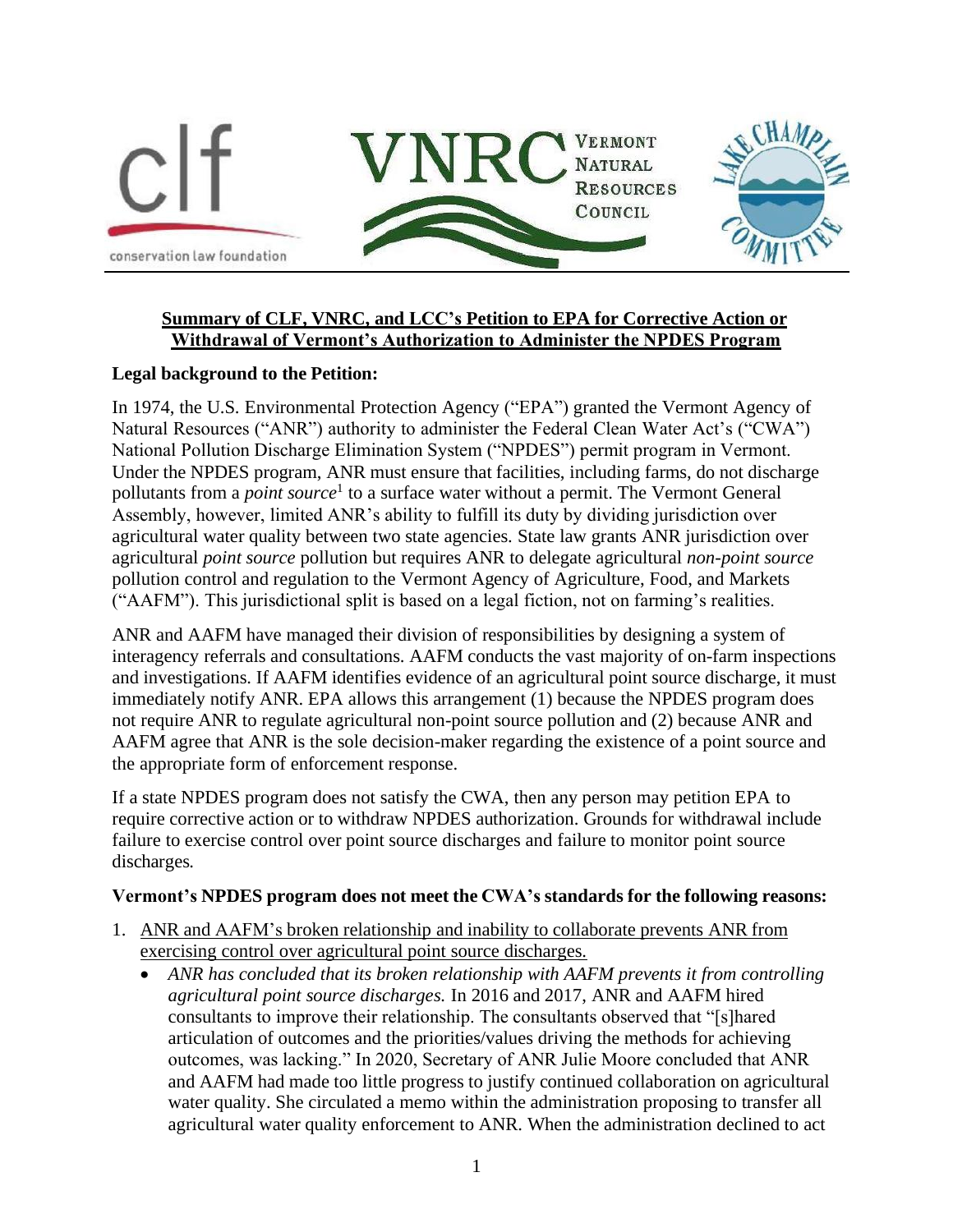on her suggestion, Secretary Moore asked that further study to improve the agencies' relationship not be imposed since she had "no reason to believe that somehow this time would be different."

<sup>&</sup>lt;sup>1</sup> Under the CWA, a point source is "any discernible, confined and discrete conveyance, including but not limited to any pipe, ditch, channel, tunnel, conduit, well, discrete fissure, container, rolling stock, [or] concentrated animal feeding operation . . . from which pollutants are or may be discharged." 33 U.S.C. § 1362(14). Common agricultural point sources include: manure spreading vehicles; excavating machinery; swales; pipes; ditches; feed, manure, and silage piles; collection and drainage systems; and manure lagoons.